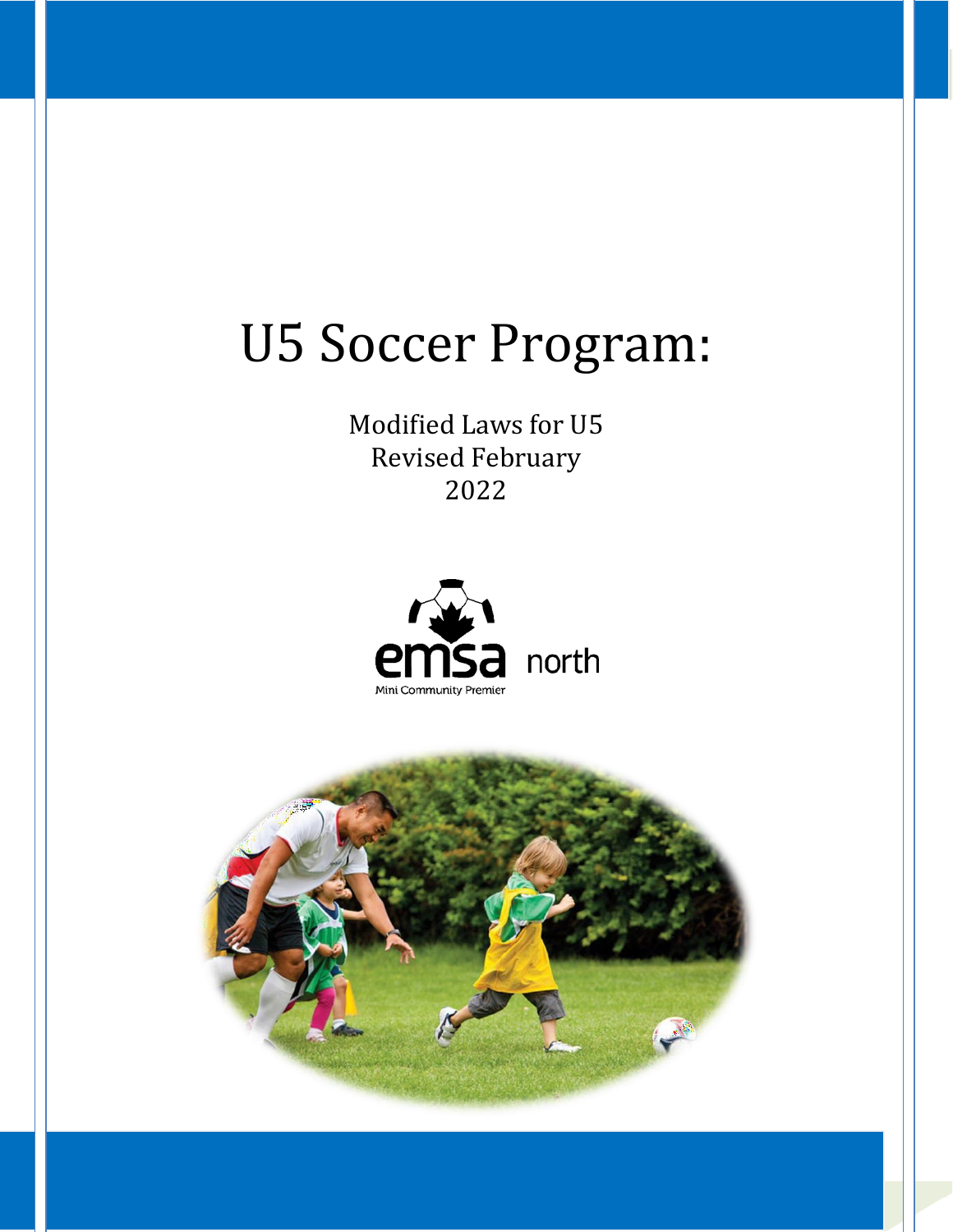## **U-5 program**

In all cases, the requirement for safety of all players supersedes these rules.

Objectives of the U5 game

- To provide a safe, supportive, challenging environment
- To maximize playing time for each player
- To prepare the players for the 5 vs 5 game
- Develop passing and receiving skills
- Help create a passion for the game

## **Law I – The Field:**

- A. Dimensions:
	- The field of play should be rectangular.  $50$ ft  $x$  64ft. The field should be close to these dimensions; however, field space may dictate smaller or larger fields. Try to be a close as possible.
- B. Markings:
	- Sidelines and end-lines with pylons or disks.
	- Other marking not necessary for the enjoyment and development at this age group.
- C. Goals:
	- Please use either a popup net or pylons, goal mouth for both are to be the same width. (approx. 4ft)

## **U5 teams use Popup Nets.**

- 1. Cones may be used to create a goal area forming a rectangular box 2 meters deep x 4 meters long.
- 2. If a team is missing their popup net, flags or cones can be used to set a goal. Both sides should follow this format.
- **Law II- The Ball:** Size 3 as indicated on the ball

## **Law III- Number of Players:**

- A. Team format is 4 V 4 with at least both teams having a minimum of 3 players each ready to play.
- B. Number of players on the field at any time will be 8. Each team with 4.



- D. Playing time: each player SHALL receive equal playing time.
- E. Teams and games will be co-ed.

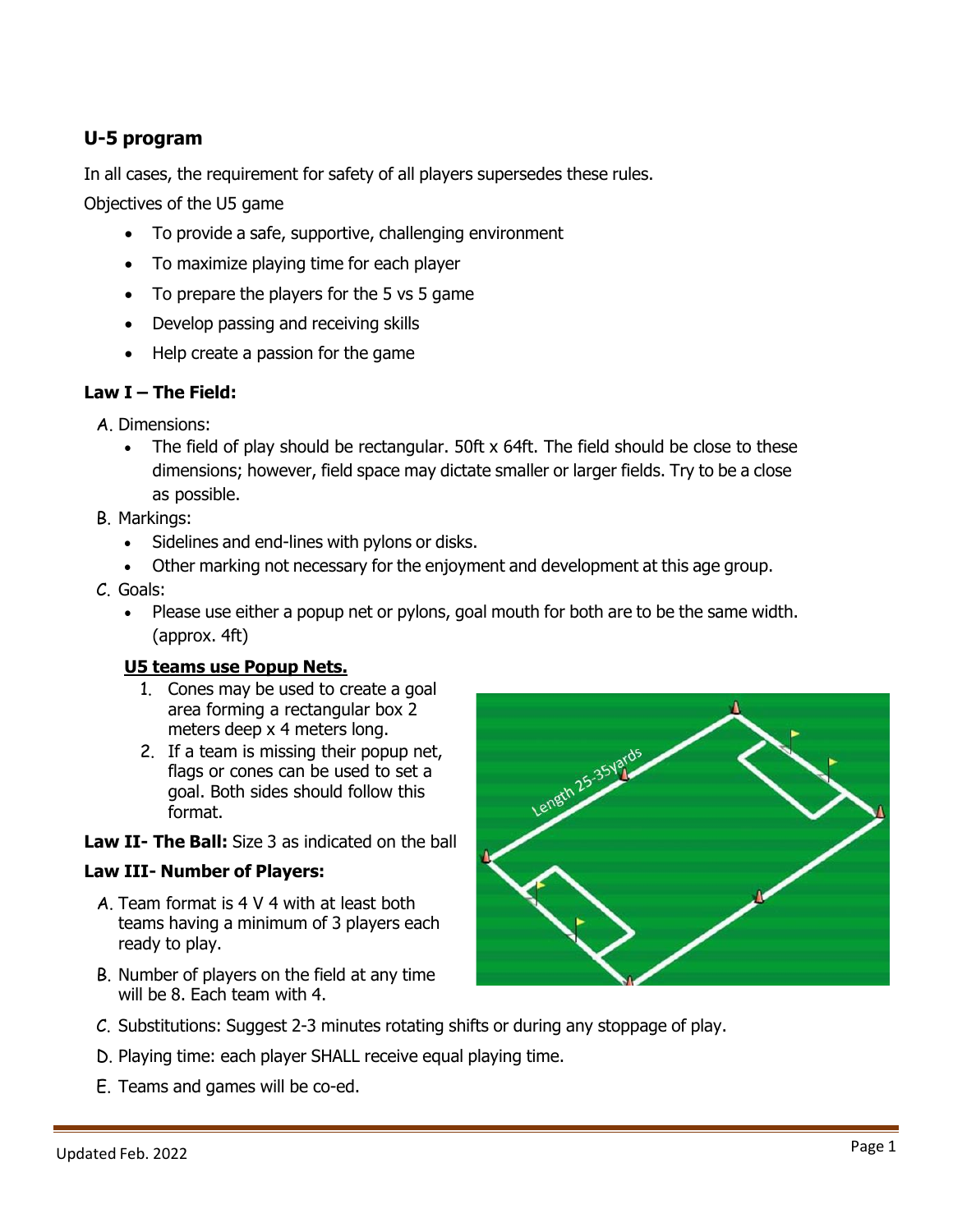#### **Law IV – Player equipment:**

- Footwear: Tennis shoes or soft-cleated soccer shoes. (Use common sense)
- MANDATORY. Shin-guards and socks covering the shin-guards.
- Jersey/ T-Shirt: Supplied by community. Numbers on the jerseys are not required
- NO item of jewelry of any sort will be allowed on the field of play. Medic Alert Bracelets if required must be covered or padded in order to be safe for all players.
- Water bottle, players should be discouraged from sharing water bottles

#### **Law V- Referee:**

There are no referees at U5 and the players need to be in close contact with the instructional coach, each team should have a representative on the field. Each person (preferably the coach) will take their half a field. Coaches need to demonstrate cooperation, winning is not the objective at this age group.

#### **Law VII- Duration of Game:**

- A. The first 25 minutes will consist of skills and drills.
- B. Short break for snacks
- C. Then a 25 minutes game will be played. There are no half times to worry about changing sides.
- D. Home team has preference for the side of the field they wish to play on.

## **Law VIII – The Start of play:**

- A. The start of play shall consist of the visiting team starting with the ball at center.
- B. The defending team shall be 4 meters away from the center at any start from center.
- C. The ball may be played in any direction but cannot be touched by the same player twice or before another player has touched it. If this occurs the ball must be restarted.

## **Law IX – Ball in and out of play:**

- A. Any ball played out of bounds shall be awarded to the opposite team that put it out of the field of play. A kick-in is awarded, there are no throw-ins for U5 teams.
- B. Opposing players are to be moved back at least 6 meters from the player taking the kick-in.

#### **Law X – Method of Scoring:**

- A. Goals will be awarded when the ball is kicked into the net, or between the goal posts (pylons, flags).
- B. For the protection of the sweeper keeper no scoring may occur **inside** the goal area. Coaches should stop play if players are converging on the sweeper keeper inside the goal area.
- C. A goal can be scored from anywhere on the field **except** inside the goal area or directly from a kick-off, goal-kick, free-kick or restart of play. All kicks are indirect meaning another player, from either team, must touch the ball before a goal is counted.
- D. Goals must be scored no higher than 3 feet. (If there are no nets)
- E. **No stats or scores are kept at this age level.**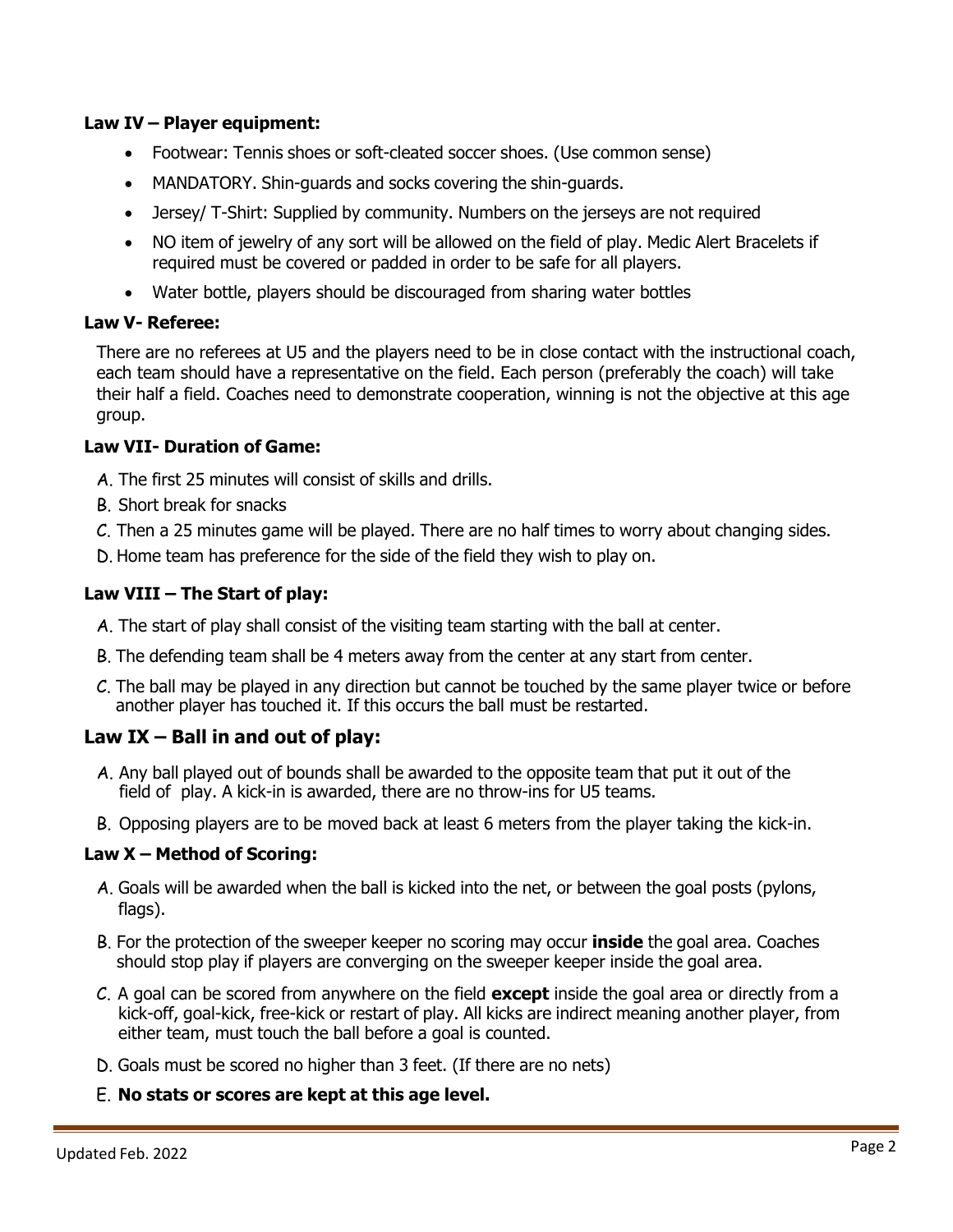## **Law XI – Off-Side:** There are no off-sides.

## **Law XII – Fouls and misconduct:**

All fouls are IN-DIRECT: this means the ball must be first passed to another player before a goal can be scored. Most fouls are not intentional, but rather are due to lack of understanding or coordination.

- A. No pushing, hitting, kicking, spitting or holding an opponent and no intentional hand balls.
- B. All fouls or free kicks will result in an **indirect** free kick with the opponents 6 meters away. Indirect means it must touch another player from any team before a goal can be scored.

## **Law XIII – Free Kick:**

- A. All free kicks are **indirect** and the ball must clearly move before it is considered in play. If the balldoes not move the player retakes the kick.
- B. A goal shall not be scored until the ball has been played or touched by a second player of either team. (**Indirect**)
- C. No free kicks shall be taken by the attacking team within the defending teams' goal area.
- D. Coaches should whistle any attacking play that moves inside the defending team goal area to protect the keeper. Play is restarted with a goal kick.
- E. Restarts by a goal kick require moving opposing players back 6 meters to create playing space.
- F. The ball must touch a teammate of the keeper before the opposing team can attack the ball.

#### **Law XIV – Penalty Kicks:** No penalty kicks

#### **Law XV – Throw-in:**

At this stage of player development, there are no throw-ins.

When a player kicks the ball beyond the sidelines, a kick-in is awarded to the opposing team.

(Technique)

- Ball is placed on sideline
- Opposing players are moved back 6 meters from the ball
- The ball must be touched by a teammate of the kicking team before opposing players can attach the ball
- If any of the above are not followed the kick-in is retaken and play proceeds.

#### **Law XVI- Goal Kick:**

When a player on the attacking side of the ball is the last person to touch the ball causing it to go over the opposing team's goal line and not between the goal posts, a goal kick is awarded.

- A. Goal kicks will occur when the attacking team puts the ball across their opponents' goal line.
- B. This will result in the goalkeeper kicking the ball from anywhere in the goal area.
- C. All opposing players must be 6 meters back from the top of the goal area.
- D. The ball must move outside the goal area and **be touched by a teammate of the goalie** before the opposing team can challenge the ball.